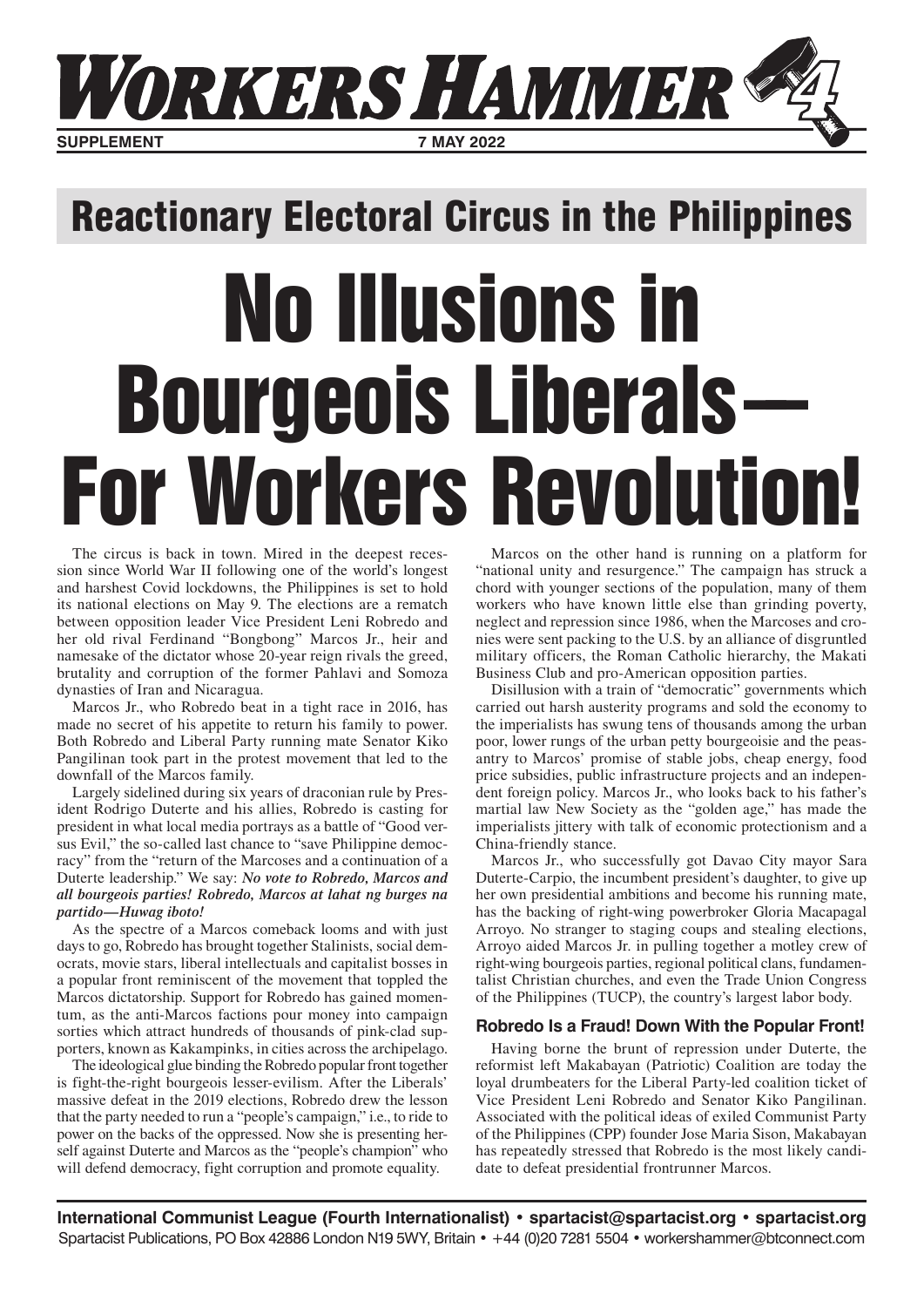On May Day, the Kilusang Mayo Uno (KMU), the labor federation affiliated with Makabayan, discarded red flags for the pink banners of the Liberal Party-led opposition and reiterated their promise "to fully support and campaign for the victory of Robredo and Pangilinan." At the launch of its "broad united front against the danger of the Marcos-Duterte tandem," the Sisonite Makabayan justified their support for the bourgeois opposition claiming common aspects between Robredo's electoral promises and their own platform.

Such politics is nothing new for Makabayan and its satellite groups. The Philippine left has repeatedly betrayed the interests of the proletariat by sucking up to the bourgeoisie. In 2016, Makabayan leaders joined the cabinet of President Duterte, a reactionary politician linked to death squad murders when he was Davao City mayor. The Sisonites continued to maintain their alliance despite widespread street protests involving their own supporters after Duterte allowed a state burial for the late autocrat Ferdinand Marcos Sr. These class traitors would have clung to their cabinet portfolios had the Duterte gang not thrown them out and then launched a murderous campaign against the Sisonites and other leftists.

Today it is to Leni Robredo that the reformist left has attached themselves. Robredo's Kakampink movement is a popular front because the leaders of the trade unions, the Communist Party and the left have mobilized to support this bourgeois candidate. Opposed to workers revolution, its program aims to replace the Duterte government with a capitalist government administered by the supposedly "progressive" Liberal Party.

The five years of Duterte's presidency have been disastrous for the working class and the oppressed. On top of the superexploitation of the proletariat, the horrendous poverty of the laboring masses, the agrarian question and the oppression of women, the Duterte government launched murderous state repression in the name of the "war against drugs" and military offensives against the Moro separatists and the leftist New People's Army. The massive capitalist offensive during the pandemic, including brutal, devastating lockdowns, has hugely increased the pressure on working people and the oppressed. But the idea that electing Robredo would address any of these problems is a total fraud.

Robredo isn't an alternative to Duterte; she is Duterte's vice president and *part of* the Duterte "axis of evil." The Liberal Party, with its base of landowning oligarchs and industrialists, its ties to the imperialists and the support of the Church hierarchy, represents exactly the same class interests as the Duterte and Marcos clans. Just like Duterte, Liberal president Benigno "Noynoy" Aquino III before him presided over the brutal exploitation of the working class and poor peasantry, manifold oppression throughout society, hundreds of stateorchestrated killings, tens of thousands displaced by military operations against the CPP, and countless other outrages against the proletariat and the oppressed.

Parliamentary democracy in this impoverished U.S. neocolony is terribly brittle. But while the bourgeoisie remains divided and threatens to tear itself apart, its competing wings are agreed on one thing—the need to repress the workers and the poor.

Last November, Robredo met with senior military officials and pledged support for the counterinsurgency program while state forces were hounding and murdering Makabayan leaders and peasant militants. To signal her anti-Communist intent, Robredo has excluded Makabayan from her handpicked Senate slate, repeatedly sidelining their candidates during elec-

> **Subscribe to** *Workers Hammer* spartacist.org/subscribe/wh.html

toral rallies. Despite all sorts of political abuse heaped by Robredo's Kakampinks, Makabayan leaders slavishly wave pink banners and chant, "*Maki-Leni Huwag Matakot!*" (Be for Leni! Have No Fear!) in sorties alongside capitalist bosses, socialite influencers and middle-class professionals. Against this, we say: *Down with the popular front! Break with the bourgeois Liberals!*

#### **Popular Frontists in Leftist Disguise**

While the Sisonite Makabayan and the social-democratic Akbayan Party and Partido Manggagawa shamelessly tail Robredo, left groups around Laban ng Masa (Struggle of the Masses) have launched their "independent labor" ticket. After failing to cobble together an electoral bloc with Robredo, this lash-up of ex-Stalinists, labor unions and NGOs is fielding Leody de Guzman, a labor leader associated with Sonny Melencio's Partido Lakas ng Masa (PLM/Masses Power Party) and the academic Walden Bello, an anti-China nationalist and darling of bourgeois liberals.

Presented as the "pro-worker" and "democratic socialist" alternative in the elections, De Guzman and Bello are anything but. The PLM/Laban ng Masa tandem does not seek to mobilize the working people against their capitalist masters. It does not even try.

The working class of the world has just been hammered by their capitalist rulers in the name of fighting Covid-19. This attack has been even more savage in a country like the Philippines. Opposition to lockdowns and the whole blitzkrieg on the working class is a decisive question. In our statement of 19 April 2021, the International Communist League (Fourth Internationalist) said:

"The bourgeoisies' lockdowns are a *reactionary* public health measure. Workers must oppose them! Lockdowns may well temporarily slow the spread of infections, but they *weaken* the fighting ability of the working class. By shutting down whole branches of industry and services, they have caused an economic crisis and thrown masses of people into unemployment. Closures of schools and childcare facilities have increased the oppressive burden of the family. State repression has been severely increased as democratic and working-class rights have been gutted. Gatherings, protests, travel, strikes, union organizing: all have been restricted or banned. Lockdowns aim to prevent working-class struggle, the only way workers can genuinely protect their health and combat the social causes of the crisis."

Counterposed to the pro-capitalist leaders of both trade unions and parties of the Philippine left, we declare: *Down with the lockdowns! Ibagsak ang mga lockdown!* What is posed for the working class in the pandemic is to mobilize in revolutionary class struggle to fight for their needs, which requires taking on the capitalists and their decaying system.

But what the PLM/Laban ng Masa did was to support the lockdowns, making them responsible for the horrendous consequences for the working class. There is no mention of lockdowns in their *Democratic Socialist Electoral Platform*  (February 2022) or the previous 25-point Laban ng Masa *Declaration and Platform for the 2022 Elections* (March 2021). The latter's only reference to the pandemic is a call to "Disband the useless Inter-Agency Taskforce on Covid 19." This is consistent with Bello's description of the "incompetence and stupidity" of Duterte's draconian measures. Similar to appeals by the social democrats, Makabayan and labor bureaucrats, this is a call for a more efficient bourgeois response. Melencio's PLM initially called for a "pro-people lockdown" and went on to distribute food to make the lockdown more "pro-people." In October, De Guzman expressed concern over the easing of lockdowns (*Inquirer*, 20 October 2021).

There is not the slightest basis for considering critical support for any of these lackeys of the venal Philippine capitalist rulers. De Guzman and his ticket have been busy promoting a platform of tax, labor and electoral reform which they offer 4 issues: £3, Europe outside Britain and Ireland £5, rest of the world £7 to the bourgeoisie as the reasonable alternative to the populist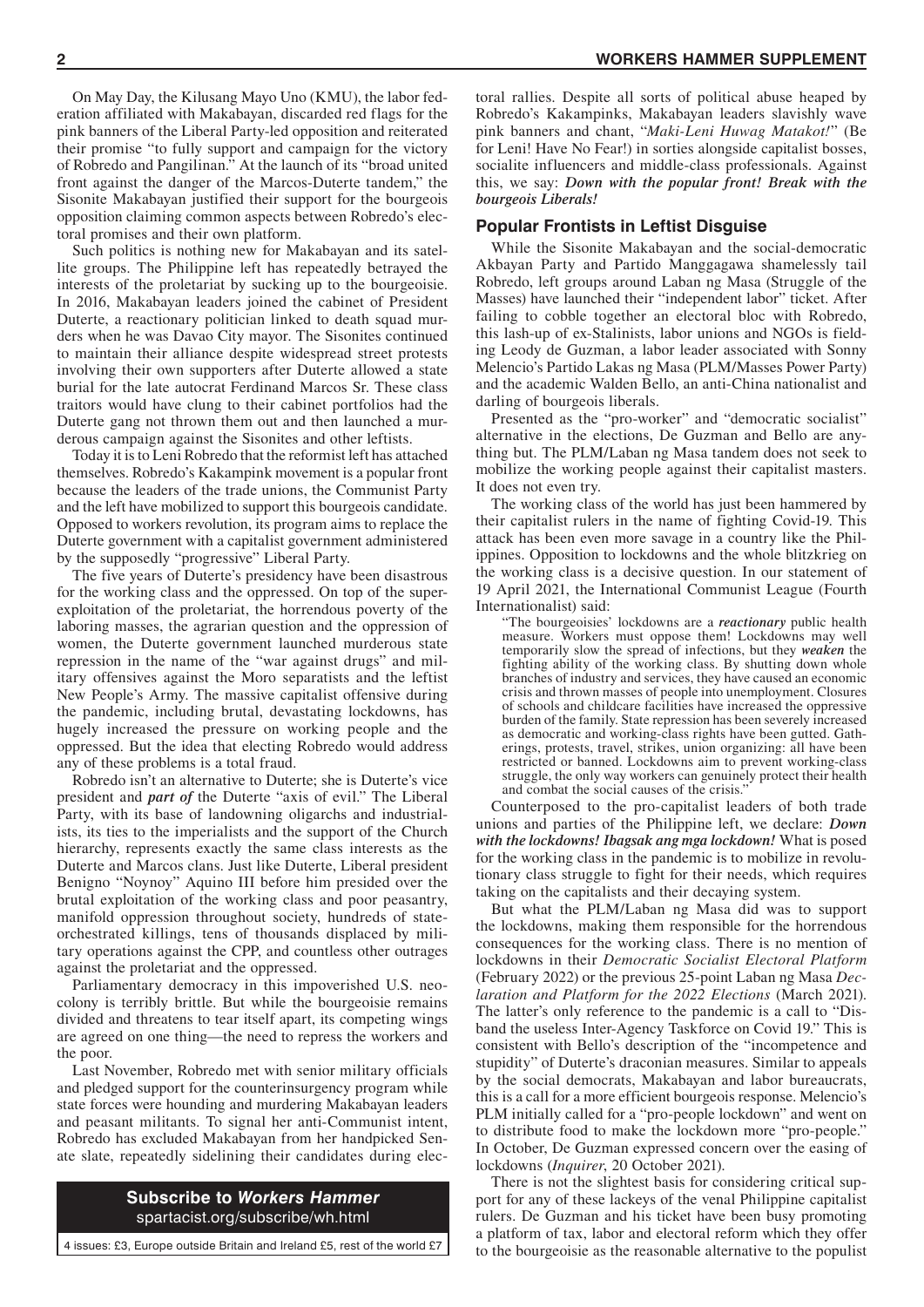platform of Marcos Jr. It comes as no surprise that De Guzman and Bello chose to make their first public appearance before the Chamber of Commerce of the Philippine Islands, the business group that dates back to Spanish colonial rule, in order to court support for the PLM/Laban ng Masa's nationalist industrialization policy. In an exclusive television interview with the Philippine broadcasters association-sponsored Pilipinas Forum carried live on May 3, De Guzman emphatically assured viewers that he and Bello are "not anti-capitalist" and called for partnership and cooperation between the capitalist bosses and the working class.

While occasionally sniping at Robredo's policy declarations, the PLM/Laban ng Masa ticket refrains from opposing the capitalist lady boss Robredo. Organizationally independent of Robredo's camp, the role of PLM and its allies in Laban ng Masa is to cover the left flank of the anti-Marcos/anti-Duterte popular front and hoodwink the workers and poor.

PLM and Laban ng Masa supporters plead that De Guzman is not stealing votes from Vice President Robredo but "contributes to the overall struggle" of "uniting against the Marcos-Duterte axis of evil." By chipping away at Marcos' voting base, De Guzman and Bello's goal is to help Robredo and the bourgeois liberals win.

PLM/Laban ng Masa are acting as appendages of the Liberal Party. Their entire campaign is aimed at pressuring Robredo to the left, which means they are helping to fool the workers about her "progressive" character. Their formal, organizational independence actually makes them more effective as a left cover for Robredo, a side entrance into the popular front for those reluctant to directly support the Liberal Party.

#### **Defend China!**

What also binds PLM/Laban ng Masa and the Sisonites of Makabayan to Leni Robredo is their shared anti-China position concerning the Spratly Islands. Consisting of rocks and atolls, many of which are underwater at high tide, the Spratly archipelago straddles the South China Sea shipping lane that connects East Asia to the Indian subcontinent and the Near East. Half of the world's merchant tonnage passes along this route, including 80 percent of China's crude oil imports. The islands are claimed by four capitalist countries as well as the Vietnamese and Chinese deformed workers states. Almost every one of these countries has carried out construction in the Spratlys.

It is no surprise that the U.S. imperialists and their allies are backing Leni Robredo as their choice for the presidency. They are concerned about having a reliable overseer for their interests. The Philippines offers the U.S. a strategic position from which to threaten the sea lanes that are the oil supply routes for China as well as a jumping-off point for military intervention to quell social unrest in neighboring semicolonial countries.

While Makabayan has lined up with Washington and the domestic bourgeoisie to oppose China's efforts to develop sufficient forces in these islands to keep the shipping lanes open and prevent hostile forces from approaching its coast, we say: *Defend China! U.S. Navy out of the South China Sea! U.S. military out of the Philippines! Down with the U.S.-Philippines military alliance!*

Sisonite organizations have organized noisy rallies in the Makati central business district, seeking to outdo the rival social-democratic Akbayan Party (their electoral bloc partners behind Robredo) as the most rabid of anti-China nationalists, while conveniently ignoring the passage of U.S., British and Australian warships in Philippine territorial waters. Not to be outdone, PLM/Laban ng Masa have similarly denounced Beijing and advocate an "independent" regional militarydiplomatic bloc against "the expansionist and sphere-ofinfluence claims of China." Against these proposals to further strengthen the imperialist-dominated Association of Southeast

Asian Nations (ASEAN) bloc, we say: *Down with the ASEAN Economic Community (AEC)! For a Socialist Federation of Southeast Asia, organized on a voluntary basis!*

Makabayan politicians have criticized President Duterte from the right, accusing his government of being a puppet of Beijing, even egging on the military officer corps to assert territorial claims in the "West Philippine Sea." Makabayan's refusal to militarily defend China along with its cheerleading for the "democratic" counterrevolutionary protests in Hong Kong represent a capitulation to "democratic" imperialism and the Philippines' own anti-Communist bourgeois rulers.

Indeed, the Philippines is key to the U.S. drive, primarily against the Chinese deformed workers state. The proletariat must give unconditional military defense against imperialism to the deformed workers states, including Vietnam, Laos, North Korea and Cuba. In the "Declaration of Principles and Some Elements of Program" (*Spartacist* [English-language edition] No. 54, Spring 1998) adopted at the Third International Conference of the International Communist League (Fourth Internationalist), we assert:

"Our position flows from the proletarian class character of these states, embodied in the collectivized property relations nationalized property, planned economy, monopoly of foreign trade and banking, etc.—established by social revolutions that destroyed capitalism. Despite the bureaucratic deformations of these states, our defense of them against the class enemy is unconditional, i.e., it does not depend on the prior overthrow of the Stalinist bureaucracies, nor does it depend upon the circumstances and immediate causes of the conflict."

At the same time, we raise the banner of proletarian political revolutions to oust the Stalinist bureaucracies and establish regimes based on workers democracy and revolutionary internationalist policies.

Opposition to imperialist domination and the anti-China war drive—which determines the political life of the Philippines—requires class struggle against popular-front unity with the bourgeoisie and a fight for international revolution. The outcome of a victorious workers revolution in the Philippines will have a huge impact in China and the other deformed workers states and also in Asian countries like Indonesia, Malaysia, Thailand and South Korea, where a militant young proletariat has emerged as a powerful factor.

#### **For Women's Liberation!**

In the Philippines, working women suffer horribly under a triple burden of oppression: as women, as members of the working class, and as people in a semicolony chiefly oppressed by U.S. imperialism. Laban ng Masa's statement on decriminalizing abortion is a big factor in De Guzman and Bello's popularity among leftist youth and women. This statement appeals to the deeply felt needs of women in order to promote illusions that Robredo can be convinced to play a progressive role for women's rights. Robredo herself opposes legalizing abortion and is supported by the Catholic hierarchy, who tout her as the "most adherent to Catholic values" of the presidential